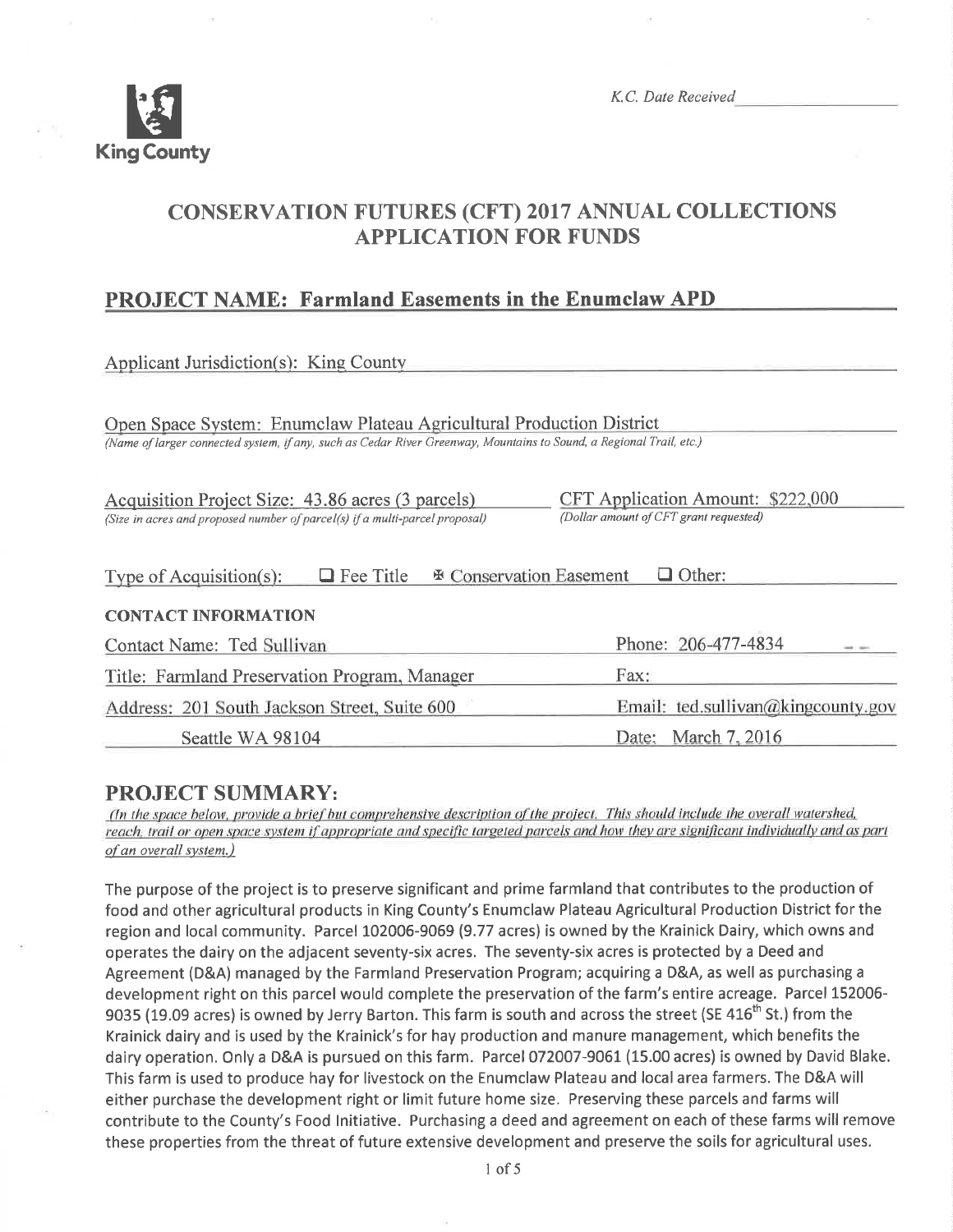## 1. OPEN SPACE RESOURCES

Please review the attached evaluation criteria. For the **proposed acquisition parcel(s)**, please mark those criteria that apply and thoroughly, yet succinctly, describe in the space below how the proposed acquisition satisfies each marked criteria. Please clearly describe how these criteria might be met at a landscape level, and how they apply to individual parcels. If restoration is part of the plan, please briefly describe the current condition and the hoped for restored condition that is the goal of the acquisition.

 $\Phi$  A. Wildlife habitat or rare plant reserve  $\Box$  E. Historic/cultural resources  $\Box$  B. Salmon habitat and aquatic resources  $\Box$  F. Urban passive-use natural area/greenbelt

- **Theory B. Salmon habitat and aquatic resources**  $\mathbb{F}$ **. C.** Scenic resources
- 
- 
- 
- 
- $\Box$  G. Park/open space or natural corridor addition
- $\Box$  D. Community separator  $\Box$  H. Passive recreation opportunity/unmet needs

Wildlife habitat or rare plant reserve: Preserving this property through a farmland deed and agreement will ensure it remains as open space in perpetuíty, which will protect valuable habitat and foraging for small mammals and birds, primarily hawks and other birds of prey. lncluded in the deed and agreement will be "potential restoration areas" if applicable. However, the primary focus of the proposal is to permanently protect farmland and encourage agricultural productivity.

Scenic resources: Scenically, these farm properties provide outstanding open space scenic opportunities associated with the Enumclaw APD. The agrarian activity and aesthetic contribution from the open space and agricultural use can be seen from adjacent roadways. The City of Enumclaw and local farmers benefit from these scenic values, which includes economic drivers such as agritourism.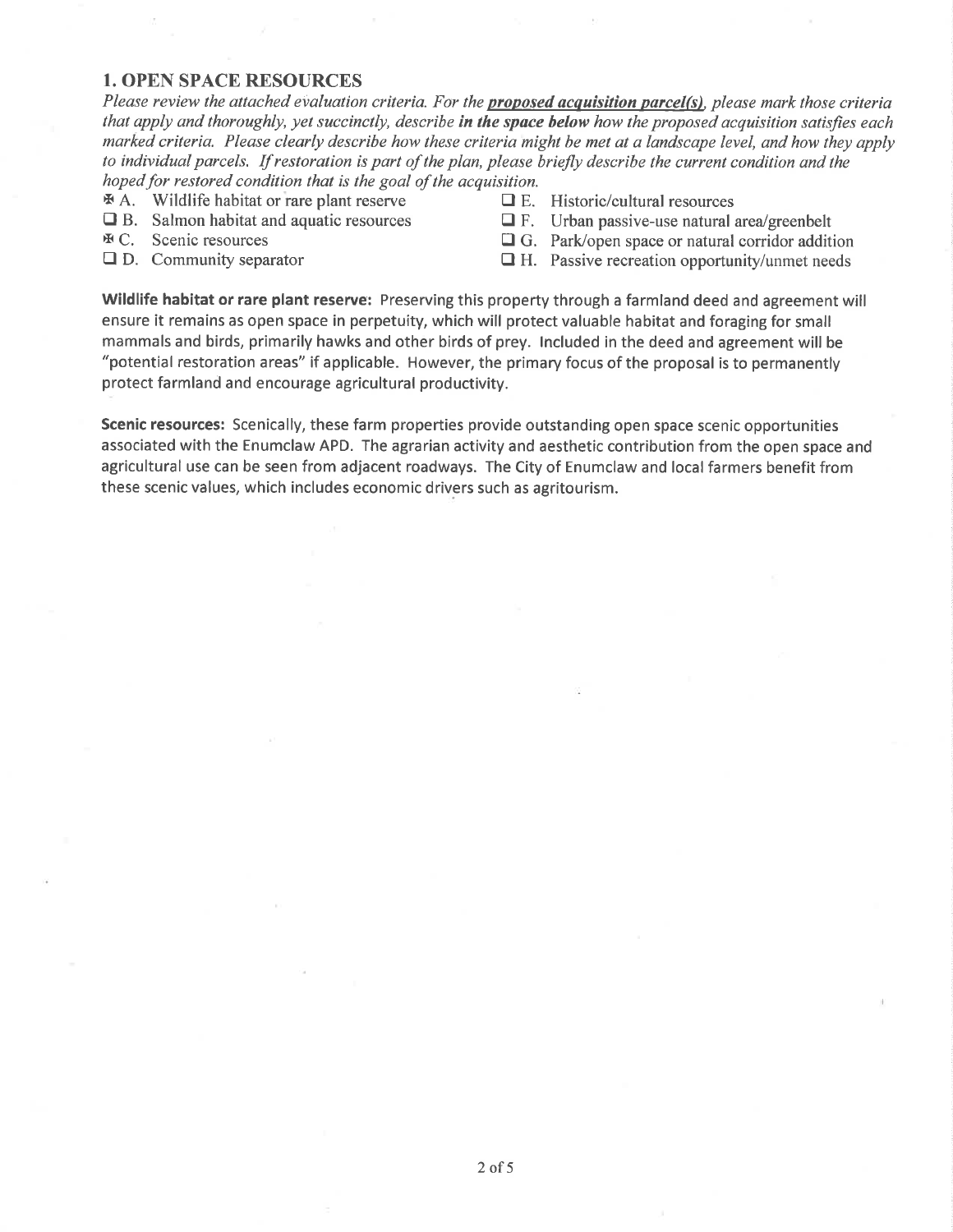## 2. ADDITIONAL FACTORS

For the proposed acquisition parcel(s), please mark all criteria that apply and thoroughly, yet succinctly, describe in the space below how the proposed acquisition satisfies each marked criteria.

- $\Box$  A. Educational/interpretive opportunity
- **EXECUTE:** Threat of loss of open space resources
- → D. Threat of loss of open space researces
- $\Box$  D. Partnerships Describe any public or private partnerships that will enhance this project
- E. Is the property identified in an adopted park, open space, comprehensive, or community plan?
- $\Box$  F. Transferable Development Credits (TDC) participation

Threat of loss of open space resources: In 1959, there were approximately 100,000 acres of prime farmland in King County; however, by the late 1970's approximately half of these acres had been permanently converted to other uses. The inception of the Farmland Preservation Program (FPP) in 1979 and the implementation of <sup>a</sup> variety of County policies and initiatives since then have helped to greatly reduce the loss of farmland. However, by current estimates, the original 100,000 acres of prime farmland that existed in 1959 are now reduced to approximately 4L,000 acres. Most of these prime farmlands are within the designated Agricultural Production Districts (APDs), but many, such as this farm, are outside of this resource protection designation. Purchasing the development rights allows the County to place covenants on the property which limit it to agriculture and open space uses. lt also removes the property's speculative value, thereby helping to ensure that the property will remain affordable and thus available for agriculture or open space uses. Placing these properties under a Farmland Preservation Program Deed and Agreement, which preserves the use of the soils will ensure no less than 95% of the property remains available for farming or open space.

Ownership complexity/willing seller(s)/ownership interest proposed: The Krainick Dairy, Jerry Barton and David Blake each contacted FPP staff with a desire to sell an easement and preserve their farmland.

ls the property identified in an adopted park, open space, comprehensive, or community plan?: Yes, all properties are prime farmland located in a resource significant area, designated in the County's Comprehensive Plan as an Agricultural Production District.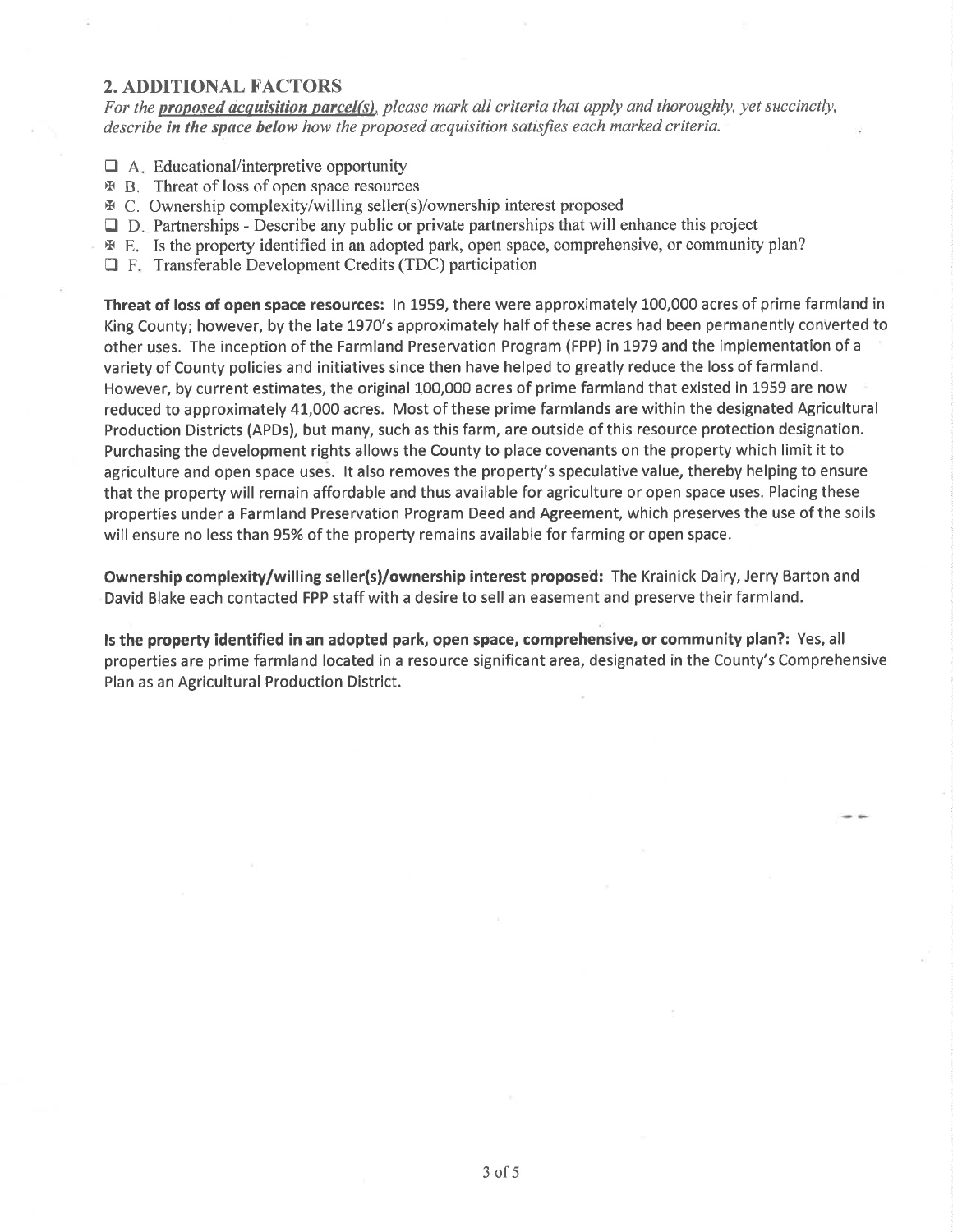### 3. STEWARDSHIP AND MAINTENANCE

How will the property be stewarded and maintained? Does the property lend itself to volunteer stewardship opportunities? How will ongoing stewardship and maintenance efforts be funded?

Although the development rights are formally removed from a property, the remaining property interests are privately owned. FPP staff regularly monitors the properties to ensure that the owners are aware of the restrictive covenants that are on their property and are complying with them. Monitoring activities include site visits and meeting with the property owner as well as'routinely driving by properties and checking aerial photographs of preserved properties. Site visits and meetings with property owners are generally done once every one to three years unless a situation warrants more frequent visits. If a covenant violation is noted, staff informs the owner of the violation and work with them to resolve it. lf such means of resolving a violation are unsuccessful, the County has the option of resolving it through litigation.

Funding for staff to monitor FPP properties and perform other program management activities is included as an expense item in the County's annual budget.

# 4. PROJECT BUDGET

| $\pm$ 1) TOTAL CFT APPLICATION AMOUNT $^a$   | CFT: \$222,000 |
|----------------------------------------------|----------------|
| 2) TOTAL PEL APPLICATION AMOUNT <sup>"</sup> | PEI            |

 $^a$ Allowable CFT acquisition costs (Ordinance 14714): The disbursement of funds shall be made only for capital project expenditures that include costs of acquiring real property, including interests in real property, and the þllowing costs: the cost of related relocation of eligible occupants, cost of appraísal, cost of appraisal review, costs of title insurance, closing costs, pro rata real estate taxes, recording fees, compensating tax, hazardous waste substances reports, directly related staff costs and related legal and administrative costs, but shall not include the cost of preparing applications for conservation futures funds.

 ${}^{\scriptscriptstyle b}$ King County projects only, if applicable.

#### Estimation of property value:

Briefly note how land values have been estimated (i.e., appraisal, property tax assessment, asking price, letter of value or other means).

The King County Department of Assessments has appraised the Krainick Dairy's land value at 5261,000, the Barton's land value at 5515,000, and Blake's land value at 5219,000. The estimated cost (5150,000 for Krainick and S150,000 for Blake, includes Deed and Agreement, as well as purchase of development right or home size limitation, 575,000 for Barton, which is only for the Deed and Agreement) is based on extrapolating costs for other farmland easement purchases that occurred in 2015. A formal appraisal will determined the "before" value of the property and the "after" value based on the Deed and Agreement language and the removal of the development right. The value of the easement and development right is the difference between the "before" and "after" values and provided the basis for the estimate shown below.

| <b>PROJECT COSTS</b>                                   | <b>ESTIMATED DOLLAR AMOUNT OR RANGE</b> |
|--------------------------------------------------------|-----------------------------------------|
| Total property interest value                          | \$375,000                               |
| Title and appraisal work                               | \$30,000                                |
| Closing, fees, taxes                                   | \$9,000                                 |
| Relocation                                             | NA                                      |
| Hazardous waste reports                                | <b>NA</b>                               |
| Directly related staff, administration and legal costs | \$30,000                                |
| <b>Total Project Costs (CFT and other funds)</b>       | \$444,000                               |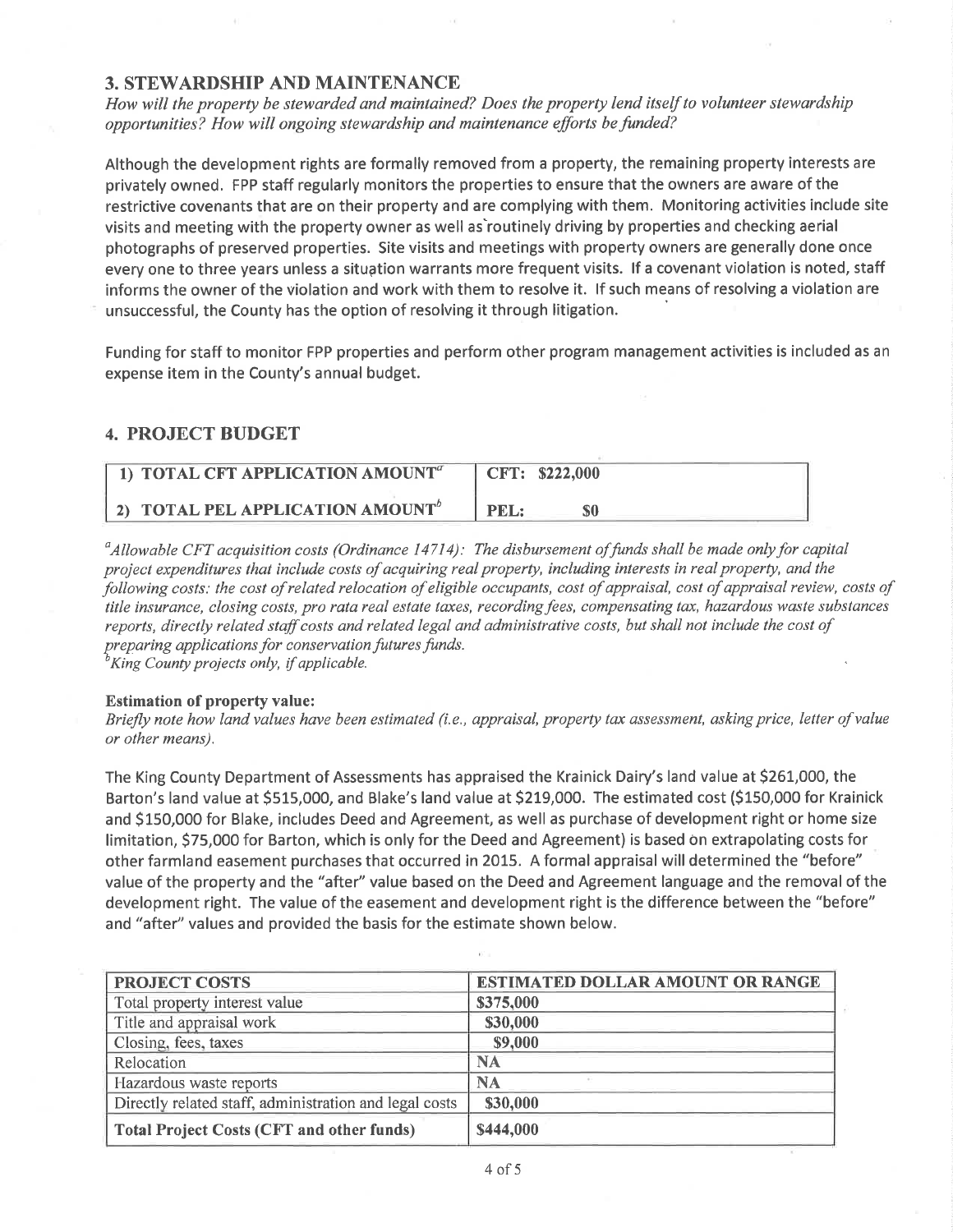| <b>MATCHING FUNDS: Existing Sources</b><br>(CFT can only provide a maximum of 50% of anticipated<br>project costs)<br>79' Bond | <b>DATE</b><br>(Expended or Committed)<br>Existing | <b>DOLLAR AMOUNT</b><br>(Expended or Committed)<br>\$222,000 |
|--------------------------------------------------------------------------------------------------------------------------------|----------------------------------------------------|--------------------------------------------------------------|
| <b>Total CFT Funds Previously Received</b><br><b>This Project</b>                                                              | <b>NA</b>                                          |                                                              |
| <b>Total Matching Funds and Past CFT Funds</b><br><b>Currently Identified</b>                                                  | <b>NA</b>                                          |                                                              |
| <b>Unidentified Remaining Match Need</b>                                                                                       | \$0.00                                             |                                                              |

#### Unidentified remaining match need: What funds are anticipated and what is the time frame?

Please briefly discuss how the unidentified remaining match need above will be met.

None needed or anticipated

# 5. IN-KIND CONTRIBUTIONS FROM PARTNERSHIPS

| <b>Brief Activity Description</b> | <b>Dollar Value of</b><br>In-kind<br><b>Contribution</b> | <b>Status</b><br>(Completed or Proposed) | <b>Activity Date Range</b><br>(Completion Date or Proposed<br>Completion Date) |
|-----------------------------------|----------------------------------------------------------|------------------------------------------|--------------------------------------------------------------------------------|
| NA                                |                                                          |                                          |                                                                                |
| <b>TOTAL</b>                      |                                                          |                                          |                                                                                |

# 6. ATTACHED MAPS (*Two maps are now required: 1*) site map and 2) general location map; you may also include one additional map, aerial photo or site photo)

 $8\frac{1}{2} \times 11$ " maps are preferred, but 11 x 17" is acceptable if folded and hole-punched for insertion into a three-ring binder.

#### **Site Map** that shows the following:

- Each parcel proposed for acquisition in yellow or distinct shading and an indication of any parcel proposed for less than fee simple acquisition, such as a conservation easement;
- Location of any proposed development to the site such as parking, trails or other facilities;
- Location of any proposed site restoration;  $\bullet$
- Existing adjacent public (local, state or federal) parks or open spaces labeled and shown in dark green or distinct shading.

#### **Location Map** that shows the following:

- Other permanently protected open spaces (private, non-profit, institutional, etc.) shown in light green or distinct shading;
- Major water courses such as creeks, rivers, lakes or wetlands;
- Major roads, arterial roads or regional trails.
- Map scale: This map should show approximately a ten-mile radius around the proposed acquisition(s).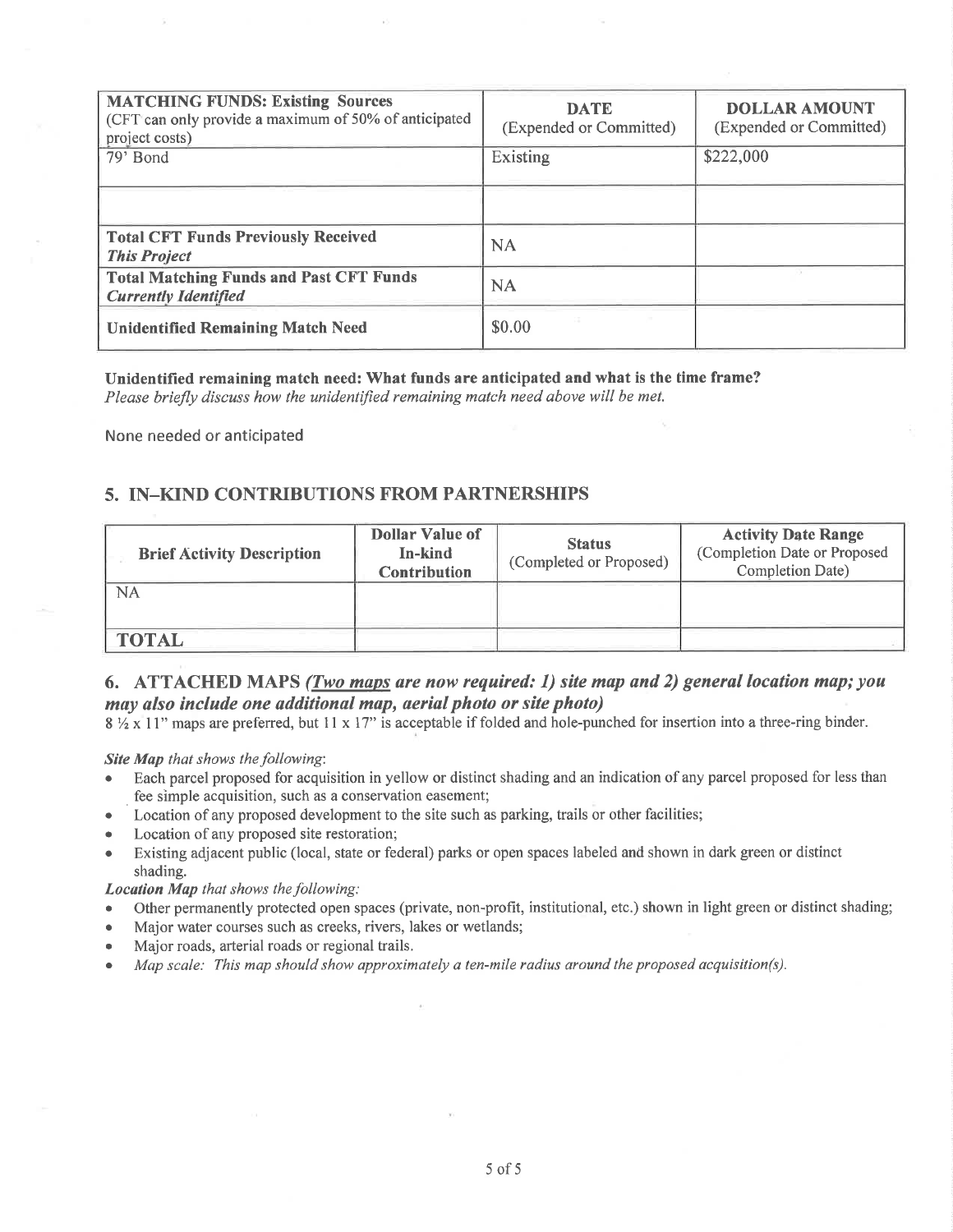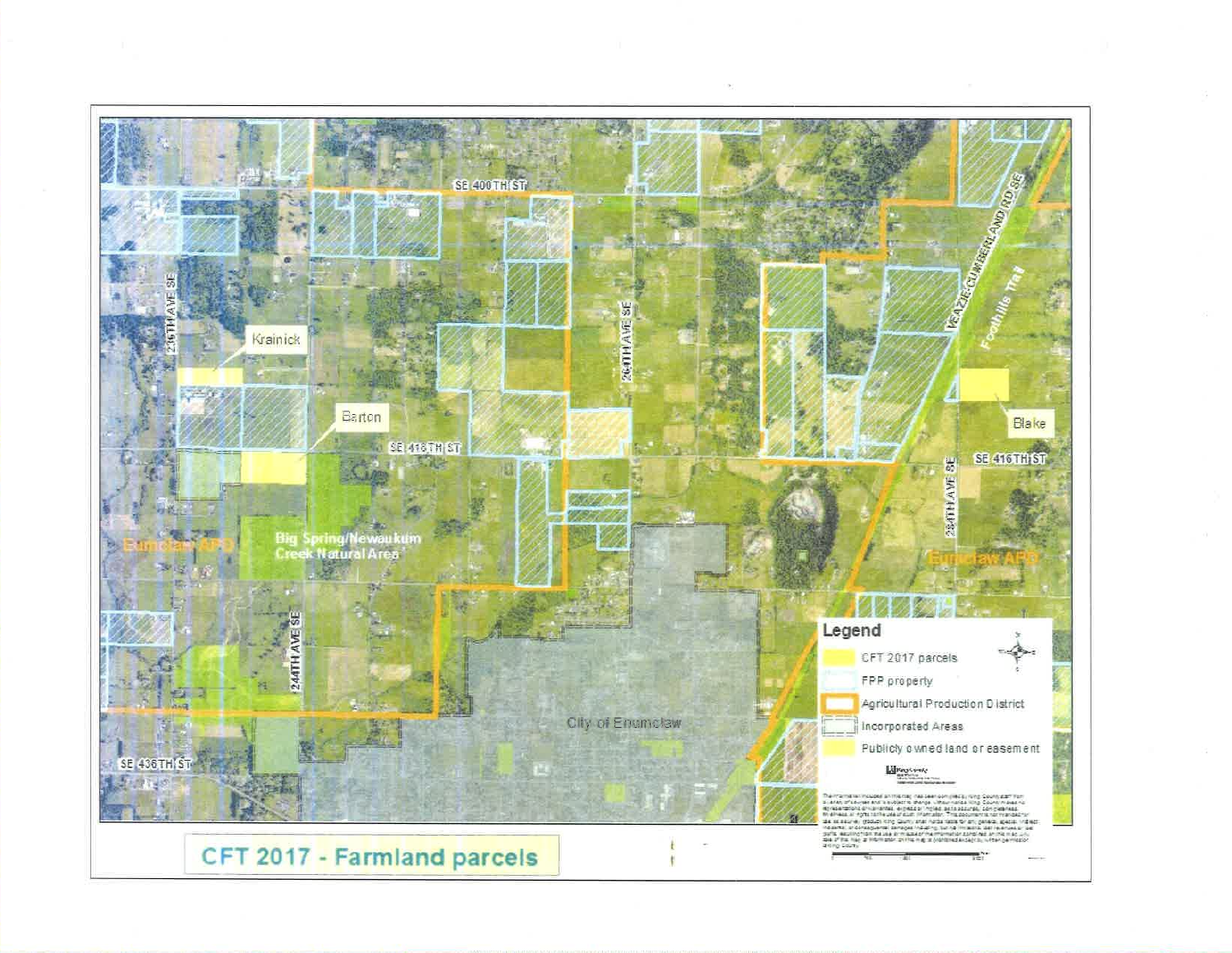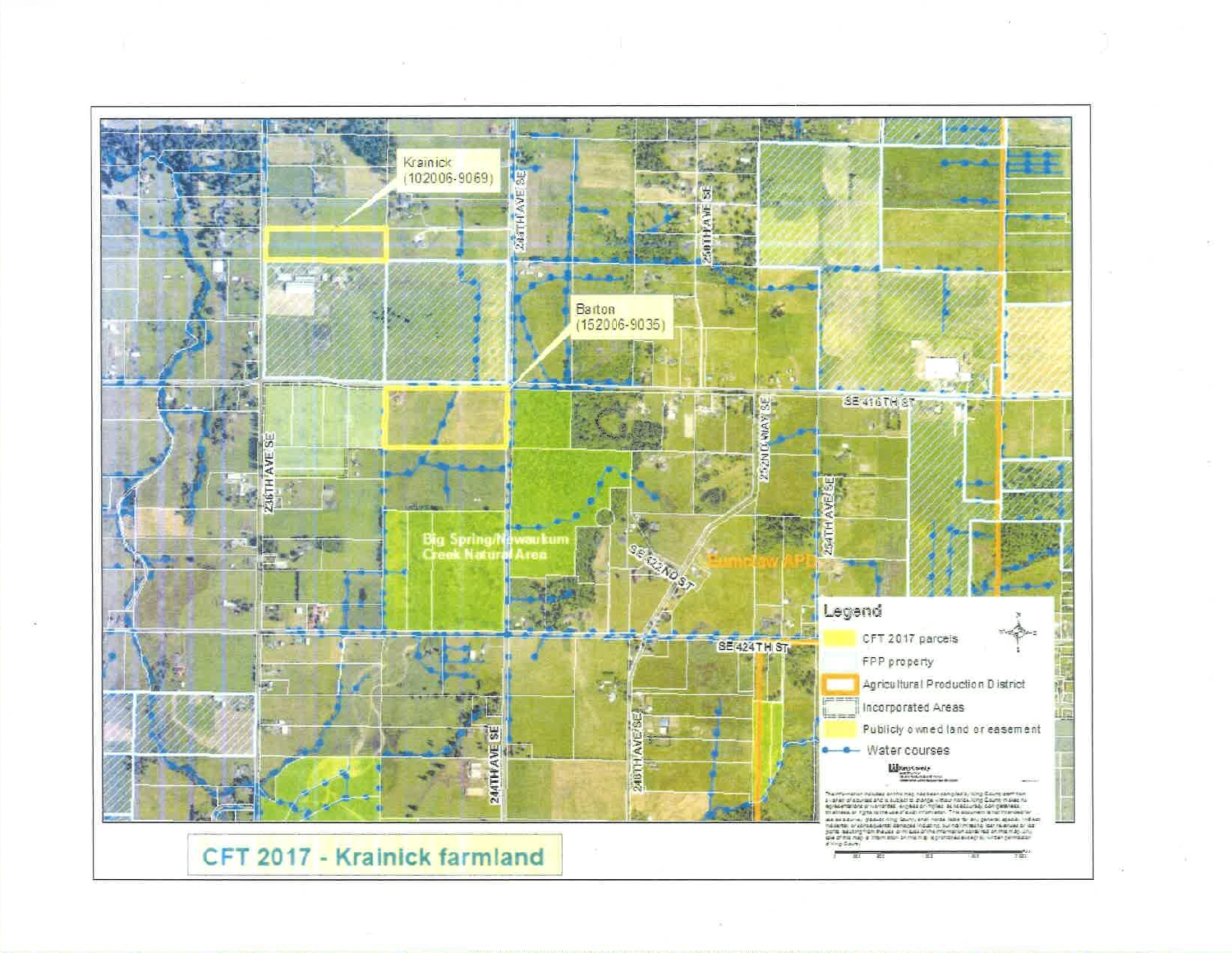